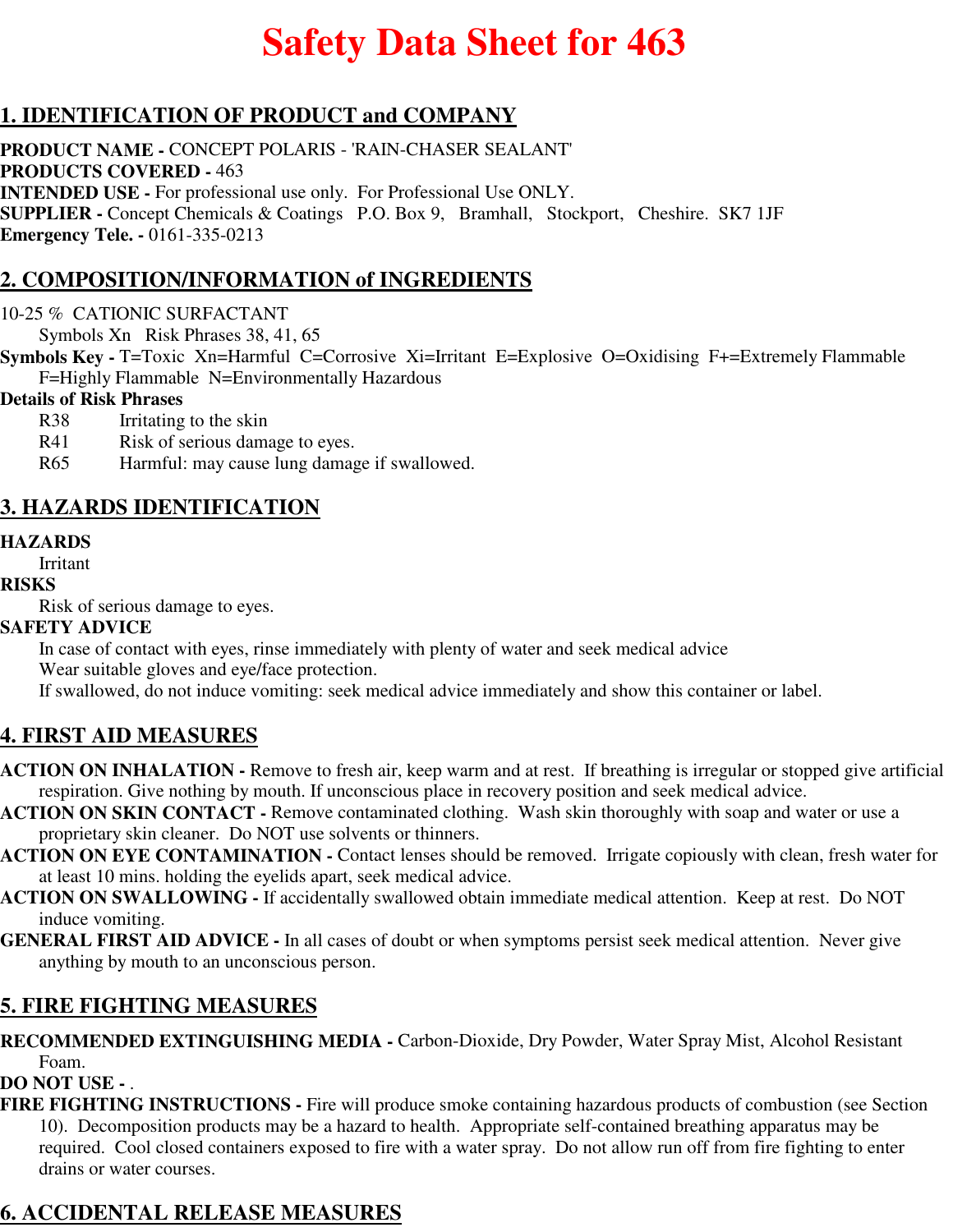Exclude sources of ignition and ventilate the area. Exclude non-essential personnel. Avoid breathing vapours. Refer to protective measures listed in sect. 7&8. Contain and collect spillages with non-combustible absorbent materials e.g. sand, earth and place in suitable container for disposal in accordance with the waste regulations Clean preferably with a detergent, avoid use of solvents. Do not allow to enter drains or water courses. If it does the local water company should be contacted immediately, in case of contamination of streams rivers or lakes the National Rivers Authority

# **7. STORAGE AND HANDLING**

- **STORAGE PRECAUTIONS -** Observe the label precautions. Store between 5 & 25 $\phi$ C in a dry well ventilated place away from sources of heat, ignition and direct sunlight. No smoking. The principles contained in the HSE's guidance note Storage of Packaged Dangerous Substances should be observed when storing this product.
- **HANDLING PRECAUTIONS** Vapours are heavier than air and may spread along floors. They may form explosive mixtures with air. Prevent creation of explosive or flammable mixtures and avoid vapour concs higher than the OEL Do not use in areas where potential sources of ignition exist. Electrical equipment should be protected to the appropriate standard. Use non sparking tools & exclude sources of heat, sparks & flames Keep container tightly closed. Never use pressure to empty, container is not a pressure vessel. Always keep in containers made of the same material as the supply container. Avoid skin & eye contact. For personal protection see Sect.8. Good housekeeping and regular removal of waste materials will minimise risks.

# **8. EXPOSURE CONTROLS AND PERSONAL PROTECTION**

### **OCCUPATIONAL EXPOSURE LIMITS**

NO CHEMICALS PRESENT WITH EXPOSURE LIMITS

- **ENGINEERING PRECAUTIONS** Provide adequate ventilation. Where reasonably practicable this should be achieved by the use of local exhaust ventilation and good general extraction. If extraction methods are insufficient to maintain concentrations of particulates and/or solvent vapours below relevant OEL's, suitable respiratory protective equipment should be worn.
- **GENERAL PRECAUTIONS** All ppe, including rpe, used to control exposure to hazardous substances must be selected to meet the requirements of the COSHH regulations.
- **RESPIRATORY PROTECTION** If exposure to hazardous substances identified above cannot be controlled by provision of local exhaust ventilation & good general extraction, suitable respiratory protective equipment should be worn.
- **HAND PROTECTION Full physical protection is best. Seek relevant advice from glove manufacturers. Barrier cream may** be of help but should not be applied after exposure has occurred.

**EYE PROTECTION -** Eye protection designed to protect against liquid splashes should be worn.

**SKIN PROTECTION -** Personnel should wear clothing made of antistatic and fire resistant fibres. All contaminated skin / body areas should be washed after contact.

# **9. PHYSICAL AND CHEMICAL PROPERTIES**

**Physical State -** TRANSPARENT FLUID **Specific Gravity -** 1 **Lower Explosion Limit - 1% vol\par Solubility in Water -** MISCIBLE

# **10. STABILITY AND REACTIVITY**

Stable under the recommended storage & handling conditions (see Sect.7). In a fire, hazardous decomposition products such as smoke, carbon monoxide, carbon dioxide, and oxides of nitrogen may be produced. Keep away from oxidising agents and strongly alkaline and acid materials to prevent the possibility of an exothermic reaction.

# **11. TOXICOLOGICAL INFORMATION**

There is no data available on the product itself. Exposure to organic solvent vapours may result in adverse health effects such as irritation of the mucous membrane and respiratory system and adverse effects on the renal and central nervous systems. Symptons include headaches, dizziness, fatigue, muscular weakness, drowsiness and in extreme cases unconsciousness. Splashes in the eyes may cause irritation and reversible local damage. Repeated or prolonged contact with the product may lead to removal of natural fats from the skin resulting in non-allergic contact dermatitis and absorption through the skin. Splashes in or contamination of the eye may cause irritation and reversible local damage.